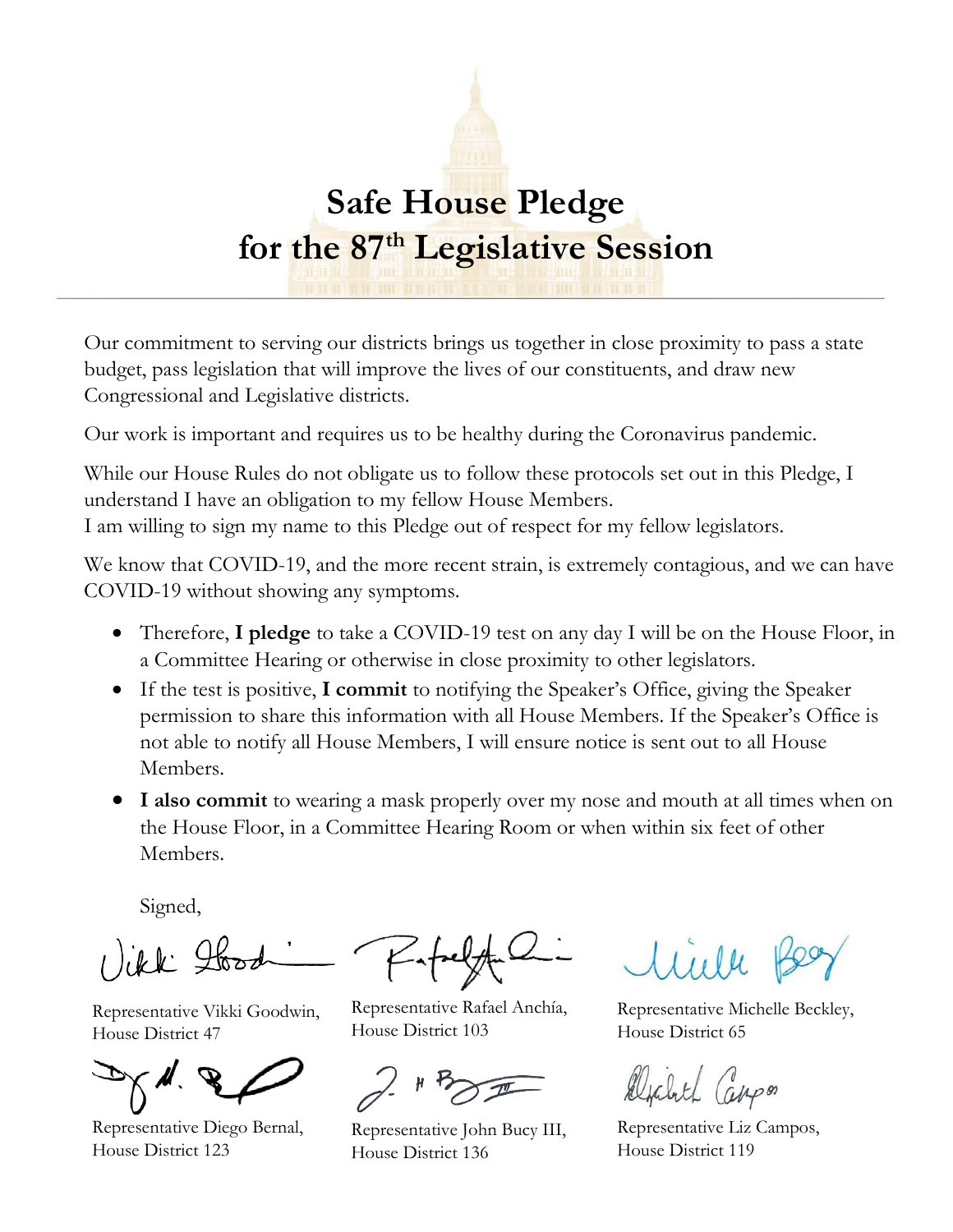llop (ot

Representative Philip Cortez, House District 117

Circutatingan

Representative Gina Hinojosa, House District 49

Hm Husa

Representative Ann Johnson, House District 134



Representative Oscar Longoria, House District 35

Representative Trey Martinez Fischer, House District 116

Representative Christina Morales, House District 145

landia (adaz faux

Representative Claudia Ordaz Perez, House District 76

Representative Jasmine Crockett, House District 100

nna Howard Celin Porce

Representative Donna Howard, House District 48

Representative Kyle Kacal, House District 12

Representative Ray Lopez, House District 125

erry Nesa

Representative Terry Meza, House District 105

en Mondes

Representative Eddie Morales, Jr. House District 74

Representative Lina Ortega, House District 77

Jessien Monigalez

Representative Jessica González, House District 104

Representative Celia Israel, House District 50

Representative Stan Lambert, House District 71

 $\mu$ o Q.

Representative Armando "Mando" Martinez, House District 39

Representative Ina Minjarez House District 124

Kenny Meralishaw

Representative Penny Morales Shaw, House District 148

Octega fished Peña Raymond

Representative Richard Peña Raymond, House District 42